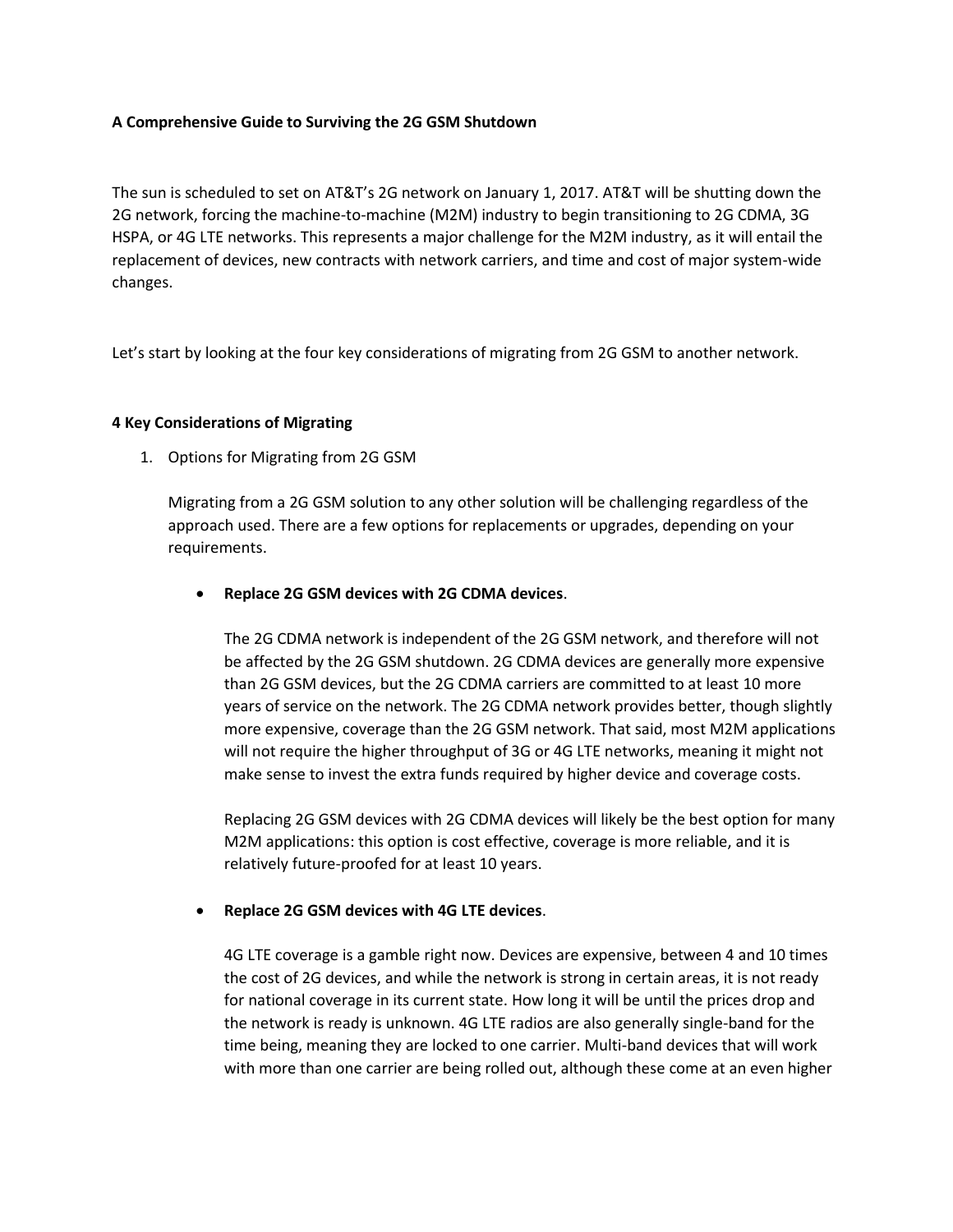cost. These will still need to wait for roaming agreements between carriers to be worked out before they will be able to provide for customers at their full potential.

## **Replace 2G GSM devices with 3G HSPA devices.**

3G HSPA devices are also a potentially risky investment, depending upon the location in which they will be deployed. As 4G LTE increases its coverage, there is less attention being paid to 3G HSPA coverage; in fact, a 3G HSPA shutdown is being predicted in about seven years, as many 3G HSPA networks are being replaced with 4G LTE. Many areas currently or are projected to only provide 2G or 4G LTE coverage. In areas only providing 2G coverage, 3G HSPA will only work in backward compatibility mode; if these areas provide 2G GSM coverage, a 3G HSPA device will still be affected by the shutdown. As many areas only have enough spectrum to support one network, 3G HSPA could be overlooked in the jump from 2G to 4G LTE.

# 2. Cost of Migrating from 2G GSM

The migration from 2G GSM networks won't be cheap. Estimates place the number of 2G GSM devices currently in use between 10 to 12 million. This will represent several billion dollars across the industry over the next two years.

Costs will depend on the device and network selected to replace 2G GSM devices. Device costs range from 2G CDMA devices as the least expensive to multi-band 4G LTE devices as the most expensive. Network costs are similar, ranging from 2G CDMA to 4G LTE, although the speed of 3G HSPA and 4G LTE networks can sometimes make up a bit of the cost difference; because 3G HSPA and 4G LTE networks enable tasks to be accomplished faster than 2G networks, they reduce the amount of airtime necessary for each task.

3. Time

The clock is ticking on the 2G GSM shutdown. AT&T's hard date of January 1, 2017 shows no signs of being pushed out, and indeed could be pulled up in certain areas. If one accepts the estimate of 10 to 12 million 2G GSM devices currently in use, and assumes there are 200 working days per year, the math works out to roughly 25,000 to 30,000 devices per day that need to be upgraded or replaced. While migration is not a decision that should be rushed, the sooner companies can begin the process, the better off they will be.

4. Future-Proofing Designs: When Will You Have to Update Again?

With the 2G GSM shutdown causing so much disruption across the M2M industry, how long will it be until the next shutdown causes another migration scramble? It's hard to say for certain, as it will depend on the deployment of 3G HSPA and 4G LTE networks, and the development of new networks. 2G CDMA carriers have committed to supporting the network for at least 10